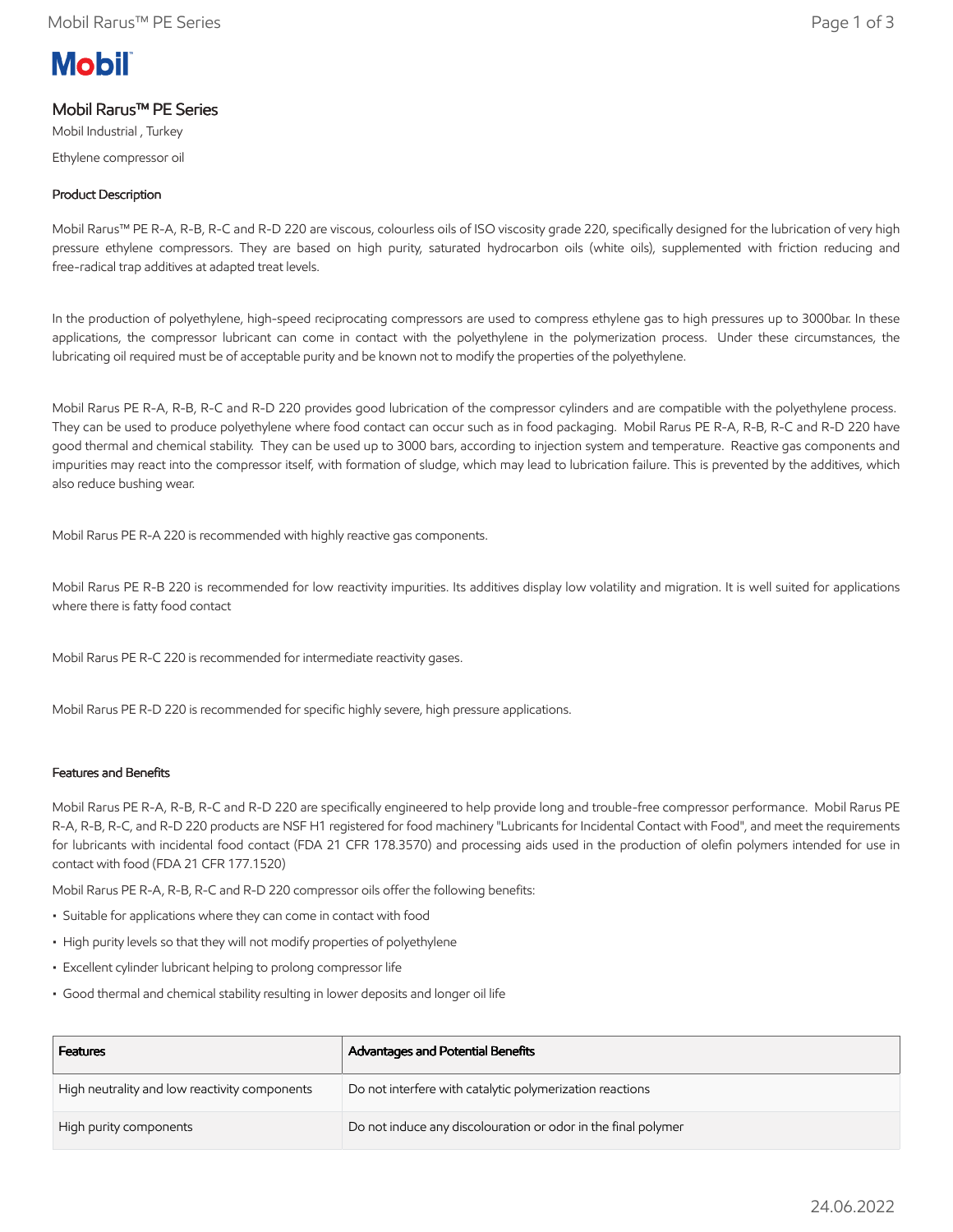| <b>Features</b>                      | Advantages and Potential Benefits                                                              |
|--------------------------------------|------------------------------------------------------------------------------------------------|
| Components approved for food contact | Suitable for the manufacture of polymers for food packaging                                    |
| Low polarity                         | Suitable in the manufacture of polymers for electrical insulation and thin bags (plastic bags) |
| Premium quality products             | Reduced maintenance shutdowns                                                                  |

#### Applications

Mobil Rarus PE R-A, R-B, R-C and R-D 220 have the following applications:

- High pressure ethylene compressors
- Compressors used in the production of polyethylene used in food contact applications

#### Specifications and Approvals

| This product is registered to the requirements of: | <b>R-A220</b> | R-B 220 | <b>R-C 220</b> | R-D 220 |
|----------------------------------------------------|---------------|---------|----------------|---------|
| NSF <sub>H1</sub>                                  |               |         |                |         |

| This product meets or exceeds the requirements of: | <b>R-A220</b> | <b>R-B220</b> | <b>R-C 220</b> | R-D 220 |
|----------------------------------------------------|---------------|---------------|----------------|---------|
| Burckhardt VSB 1001180                             |               |               |                |         |
| FDA 21 CFR 177.1520                                | X             |               |                |         |
| FDA 21 CFR 178.3570                                |               |               |                |         |

#### Properties and Specifications

| Property                                      | <b>R-A220</b>  | <b>R-B220</b>  | <b>R-C 220</b> | <b>R-D 220</b> |
|-----------------------------------------------|----------------|----------------|----------------|----------------|
| Grade                                         | <b>ISO 220</b> | <b>ISO 220</b> | <b>ISO 220</b> | <b>ISO 220</b> |
| Acid Number, mgKOH/g, ASTM D974               | 6.1            | 6.1            | 6.1            |                |
| Density @ 15 C, kg/l, ASTM D4052              | 0.878          | 0.874          | 0.876          | 0.872          |
| Flash Point, Cleveland Open Cup, °C, ASTM D92 | 210            | 210            | 210            | 200            |
| Kinematic Viscosity @ 40 C, mm2/s, ASTM D445  | 220            | 226            | 226            | 220            |
| Pour Point, °C, ASTM D97                      | $-12$ max      | $-12$ max      | $-12$ max      | $-12$ max      |
| Saybolt Color, ASTM D156                      | $+21$ min      | $+24$ min      | $+24$ min      | $+24$ min      |
| Water Content, mg/kg, ASTM D6304              | 50             | 50             | 50             |                |

#### Health and Safety

Health and Safety recommendations for this product can be found on the Material Safety Data Sheet (MSDS) @ [http://www.msds.exxonmobil.com/psims](http://www.msds.exxonmobil.com/psims/psims.aspx)